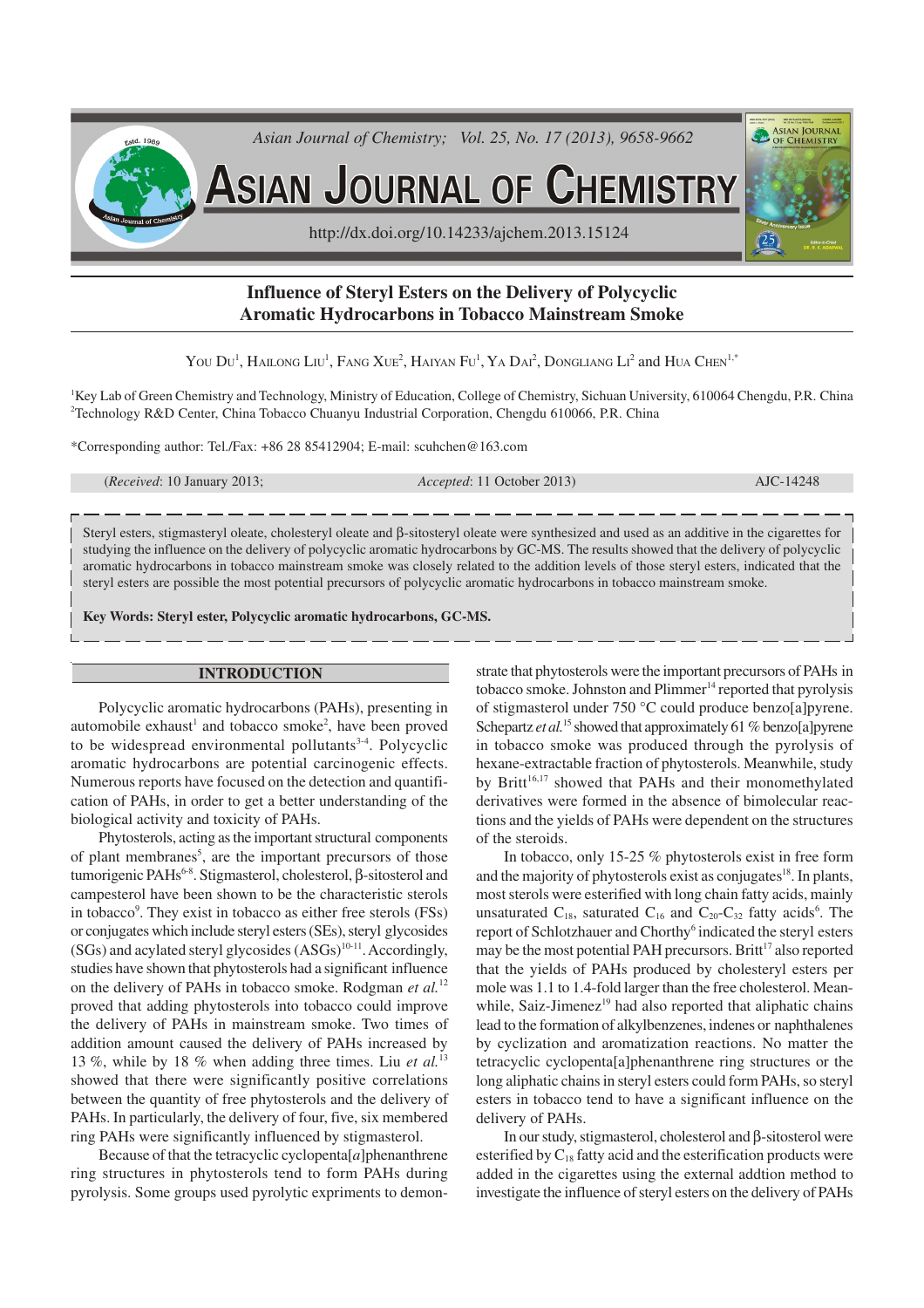in tobacco mainsteam smoke, in order to get a better understanding of the PAHs precursors in tobacco.

### **EXPERIMENTAL**

Tobacco samples were supplied by technology center of China Tobacco Chuanyu Industrial Corporation. All samples were conditioned at 22 °C and 60 % relative humidity for at least 48 h. The PAH standards, acenaphthylene (ACL), acenaphthene (AC), fluorene (FL), phenanthrene (PHE), anthracene (AN), fluoranthene (FA), pyrene (PY), benz(*a*)anthracene (BaA), chrysene (CHR), benzo[*b*]fluoranthene (BbF), benzo[k]fluoranthene (BkF), benzo[*a*]pyrene (BaP), indeno[1,2,3-c,*d*]pyrene (IcdP), dibenz[a,h]anthracene (DahA), benzo[*g*,*h*,*i*]perylene (BghiP) and their isotopically labeled analogues were all purchased from Sigma-Aldrich (97.0 %). Stigmasterol, cholesterol and β-sitosterol were purchased from Sigma-Aldrich (95.0 %). All organic solvents were HPLC grade. Oleic acid, dicyclohexylcarbodiimide (DCC) and 4-dimethylamino pyridine (DMAP) were reagent grade and used as purchased without further purification. The yields of PAHs in mainstream smoke was analyzed by HP6890GC/ 5973MSD (U.S. Perkinelmer Company).

**Synthesis of steryl esters:** The esters of stigmasterol, cholesterol and β-sitosterol were prepared as reported<sup>20</sup>: the mixture of sterol (5 mmol), oleic acid (5.6 mmol), DCC (5.6 mmol) and DMAP (1.2 mmol) were dissolved in dichloromethane (100 mL), stirred for 72 h at room temperature. The excess of DCC was removed in vaccum and the resulting residue was purified by silica gel column chromatography (ethyl acetate: petroleum ether, 5:1) to give the steryl esters. IR spectra: ν 1732 cm-1 for C=O, 1195 cm-1 for C-O-C. The synthetic routes were shown in Fig. 1.

**Sample pretreatment:** According to the results of previous report<sup>21</sup> (Table-1), a suitable content of steryl esters (0.5,

1, 2, 4 and 8 times of quantity) were dissolved into dichloromethane, then added into cigarettes evenly by using a microinjector. In order to improve the accuracy of the experimental results, three samples for each experiment trail were made.

| TABLE-1<br>CONTENTS OF THE THREE STERYL ESTERS IN CIGARETTES |                    |                   |                           |  |  |  |  |
|--------------------------------------------------------------|--------------------|-------------------|---------------------------|--|--|--|--|
| Steryl esters                                                |                    |                   |                           |  |  |  |  |
| Content                                                      | Stigmasteryl ester | Cholesteryl ester | $\beta$ -sitosteryl ester |  |  |  |  |
| $(\mu \text{g/cig})$                                         | 137.34             | 60.25             | 198.71                    |  |  |  |  |

**Smoke collection:** Mainstream smoke TPM generated under ISO smoking conditions (60 s puff interval, 2 s puff duration and 35 mL puff volume) was collected on individual CFPs using a RM20/CS smoking machine.

**Sample preparation:** The samples were prepared by published method<sup>22</sup>. After smoking, the TPM collected on each CFP was extracted using 60 mL cyclohexane with 1 mL internal standard solution. The mixture was placed on the ultrasonic generator and shaken 40 min. Then 15 mL of cyclohexane extracts were loaded on a solid phase extraction cartridge and washed with 50 mL of cyclohexane. The eluent was evaporated to approximately 0.5 mL and analyzed by GC/MS, each sample determined three times.

**GC/MS analysis:** Separation was performed on a DB-5MS column (30 m  $\times$  0.25 mm I.D.  $\times$  0.25 µm film thickness), the splitless injector was set to 270 °C, a constant flow of 1.2 mL/min of helium carrier gas was maintained through the column and injection volume was  $1 \mu L$ . The temperature program was: the oven was heated with the initial temperature of 50 °C and held for 1 min, after ramping up to 150 °C at 25 °C min<sup>-1</sup>, then raised to 280 °C at 4 °C min<sup>-1</sup> and held for 10 min, then raised to 300  $\mathrm{^{\circ}C}$  at 25  $\mathrm{^{\circ}C}$  min<sup>-1</sup> and maintained for another



Fig. 1. The synthetic routes of steryl esters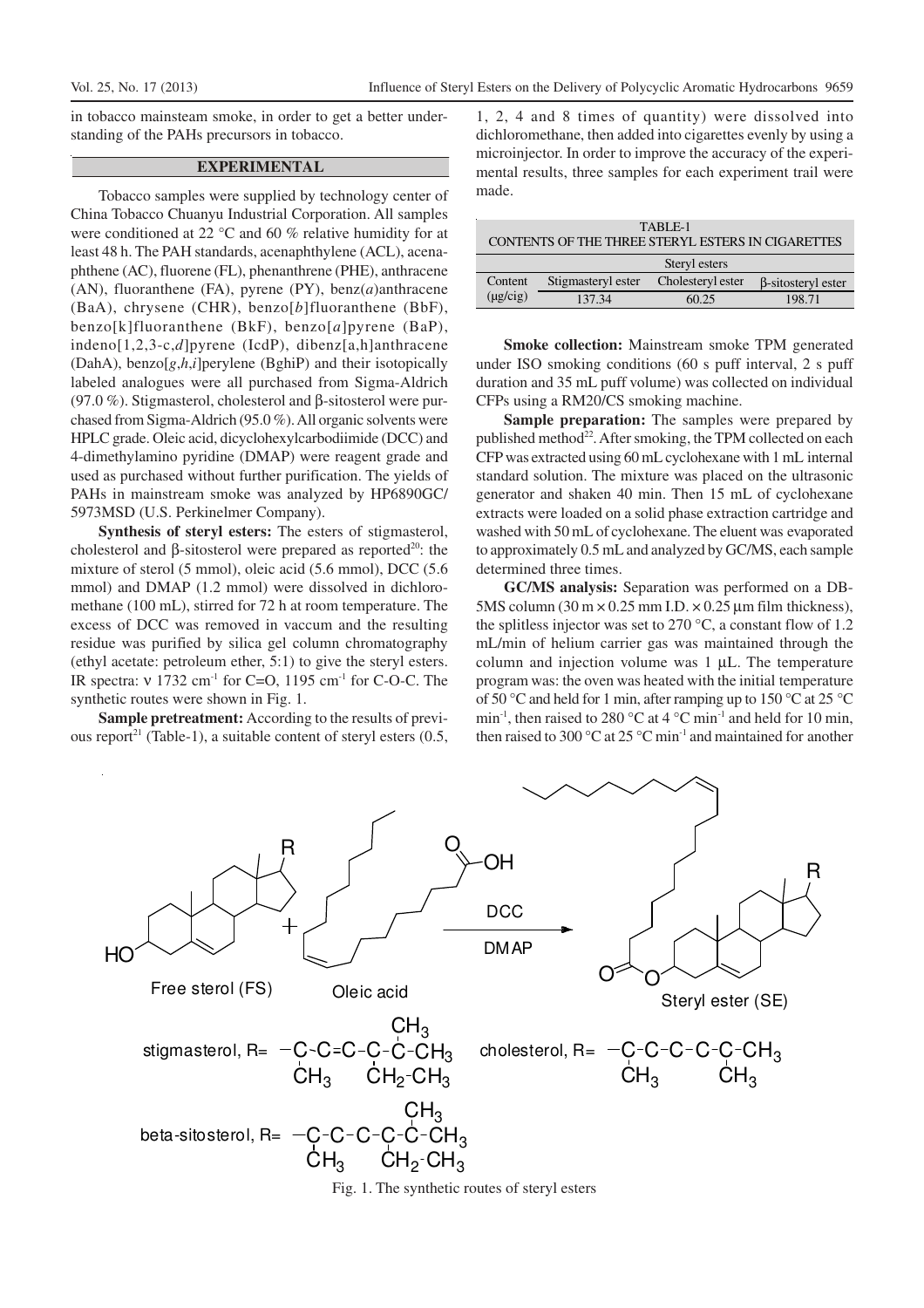5 min, giving a total run time of 53.3 min. The mass spectrometer was operated in the electron impact mode (EI), the ion source temperature was 200 °C and the GC-MS-interface set to 280 °C. The analysis was performed by selected ion monitoring (SIM). Polycyclic aromatic hydrocarbons yields were calculated using a calibration curve obtained from the analysis of standard solutions, the response of PAHs to its concentration showed a good linear relationship with linear correlation coefficients higher than 0.999.

#### **RESULTS AND DISCUSSION**

In this study, we utilized an external addtion method to evaluate the influence of steryl esters on the delivery of PAHs in mainstream smoke and the results were summarized in (Tables 2-4). Based on the ring numbers of PAHs, the 15 types PAHs investigated in our experiment were divided into four groups, including three-membered ring PAHs (ACL, AC, FL, PHE and AN), four-membered ring PAHs (FA, PY, BaA and CHR), five-membered ring PAHs (BbF, BkF, BaP and DahA) and six-membered ring PAHs (BghiP and IcdP). Among them, PAHs with ring numbers ranging from 4-6 are carcinogenic, whereas 2-3 ring PAHs are either toxic or carcinogenic<sup>22</sup>. In order to maintain the accuracy and reproducibility of the experiment, the yields of PAHs were all average of three experiments. The increment was calculated as following: Increment (%) = 100  $\times$  (B-A)/A, B was the highest yield of PAH after adding steryl esters into cigarettes, while A was the yield of PAH without adding any steryl esters.

According to the results, the PAHs yields were enhanced significantly after adding steryl esters into cigarettes and the highest yield could be obtained by two times of adding amount. As shown in Table-2, adding stigmasteryl oleate obviously increased the delivery of PAHs in tobacco mainstream smoke, especially for four-six-membered ring PAHs, BaA (15.41 %), BkF (13.46 %), BaP (11.54 %), DBahA (16.49 %) and BghiP (26.47 %). Only a relatively small increment of 9.11 % and 8.57 % was observed for three-membered ring PAHs, AC and AN, respectively, while the amount of ACL, FL and PHE were influenced slightly. Cholesteryl oleate performed similarly

(Table-3) to stigmasteryl oleate. Its addition also caused a notable increase in four-six-membered ring PAHs delivery, PY (15.51 %), BaA (22.32 %), CHR (16.26 %), BbF (18.40 %), BkF (9.71 %), BaP (9.55 %), DahA (23.91 %) and BghiP (19.79 %) and likewise a small increase in three-membered ring PAHs such as AN (9.51 %). By contrast, β-sitosteryl oleate (Table-4) had a significant influence on the delivery of threemembered ring PAHs in tobacco mainstream smoke, while only a little influence on the yields of four-six-membered ring PAHs, except PY (29.58 %).

Based on our experiment results, it can be seen that steryl esters, especially stigmasteryl oleate and cholesteryl oleate, had a significant influence on the delivery of PAHs in tobacco mainstream smoke and the yields of four-six-membered ring PAHs were enhanced obviously. Compared to free sterols, there is a long aliphatic chain in the steryl esters, in order to make clear whether the aliphtic chain or the parent steroid backbone contributes to the PAHs formation, free sterols were added into cigarettes for comparison, using an external addtion experiment as reported<sup>13</sup> and the results were listed in Table-5. Stigmasterol which had been demonstrated an important precursors of PAHs in tobacco smoke by a lot of groups<sup>12-14</sup>, increased the PAHs yields obviously. After adding stigmasteryl oleate into cigarettes, the enhancement was quite similar with stigmasterol. However under the same reaction conditions, the cholesteryl oleate and β-sitosteryl oleate exhibited much larger enhancement than the corresponding free sterols. Cholesteryl oleate increased the yields of four-six-membered ring PAHs more significantly than the cholesterol. In contrast, β-sitosteryl oleate produced more three-four-membered ring PAHs than β-sitosterol. Those results indicated that aliphatic carbon chain of the steryl ester could increase the PAHs delivery in tobacco mainstream smoke and in some cases, the increment was significant.

Saiz-Jimenez<sup>23</sup> reported that aliphatic carbon chains in humic acid could help to the produce alkylbenzenes, indenes naphthalenes, *etc*. through cyclization and aromatization reactions. All of these products, which can decompose into small reactive molecules and/or free radicals during the high

| <u>VE DIROMANIER IE OEEAIE VAN INE DEEN ER FOR IN MINDIR MANEAMN OMVIRE</u> |          |        |        |        |        |         |                   |
|-----------------------------------------------------------------------------|----------|--------|--------|--------|--------|---------|-------------------|
|                                                                             |          |        |        |        |        |         |                   |
| Stigmasteryl oleate (ug/cig)                                                | $\Omega$ | 68.67  | 137.34 | 274.68 | 549.36 | 1098.72 | Increment $(\% )$ |
| ACL                                                                         | 212.78   | 213.02 | 216.72 | 221.12 | 222.37 | 216.47  | 4.51              |
| AC                                                                          | 66.09    | 71.55  | 69.31  | 71.82  | 72.11  | 70.27   | 9.11              |
| FL                                                                          | 227.97   | 232.98 | 232.51 | 236.77 | 233.37 | 228.25  | 3.86              |
| PHE                                                                         | 269.05   | 280.06 | 274.85 | 285.11 | 273.21 | 272.85  | 5.97              |
| AN                                                                          | 76.54    | 83.00  | 80.90  | 83.10  | 77.33  | 77.38   | 8.57              |
| <b>FA</b>                                                                   | 77.47    | 79.50  | 80.86  | 82.40  | 81.05  | 79.03   | 6.36              |
| <b>PY</b>                                                                   | 65.26    | 67.46  | 68.36  | 70.01  | 66.50  | 66.14   | 7.28              |
| BaA                                                                         | 15.12    | 16.23  | 16.50  | 17.45  | 15.89  | 17.11   | 15.41             |
| <b>CHR</b>                                                                  | 24.45    | 25.64  | 26.11  | 26.67  | 26.54  | 24.09   | 9.08              |
| <b>BbF</b>                                                                  | 14.77    | 14.96  | 15.24  | 15.74  | 15.10  | 14.94   | 6.57              |
| <b>B</b> <sub>kF</sub>                                                      | 3.12     | 3.17   | 3.45   | 3.54   | 3.47   | 3.30    | 13.46             |
| BaP                                                                         | 12.83    | 13.80  | 13.99  | 14.31  | 13.75  | 13.56   | 11.54             |
| <b>DBahA</b>                                                                | 10.25    | 10.25  | 10.81  | 11.94  | 10.81  | 10.59   | 16.49             |
| <b>B</b> ghiP                                                               | 2.04     | 2.44   | 2.55   | 2.58   | 2.41   | 2.34    | 26.47             |
| IcdP                                                                        | 6.18     | 6.34   | 6.37   | 6.38   | 6.37   | 6.27    | 3.24              |

TABLE-2 INFLUENCE OF STIGMASTERYL OLEATE ON THE DELIVERY OF PAHS IN MAINSTREAM SMOKE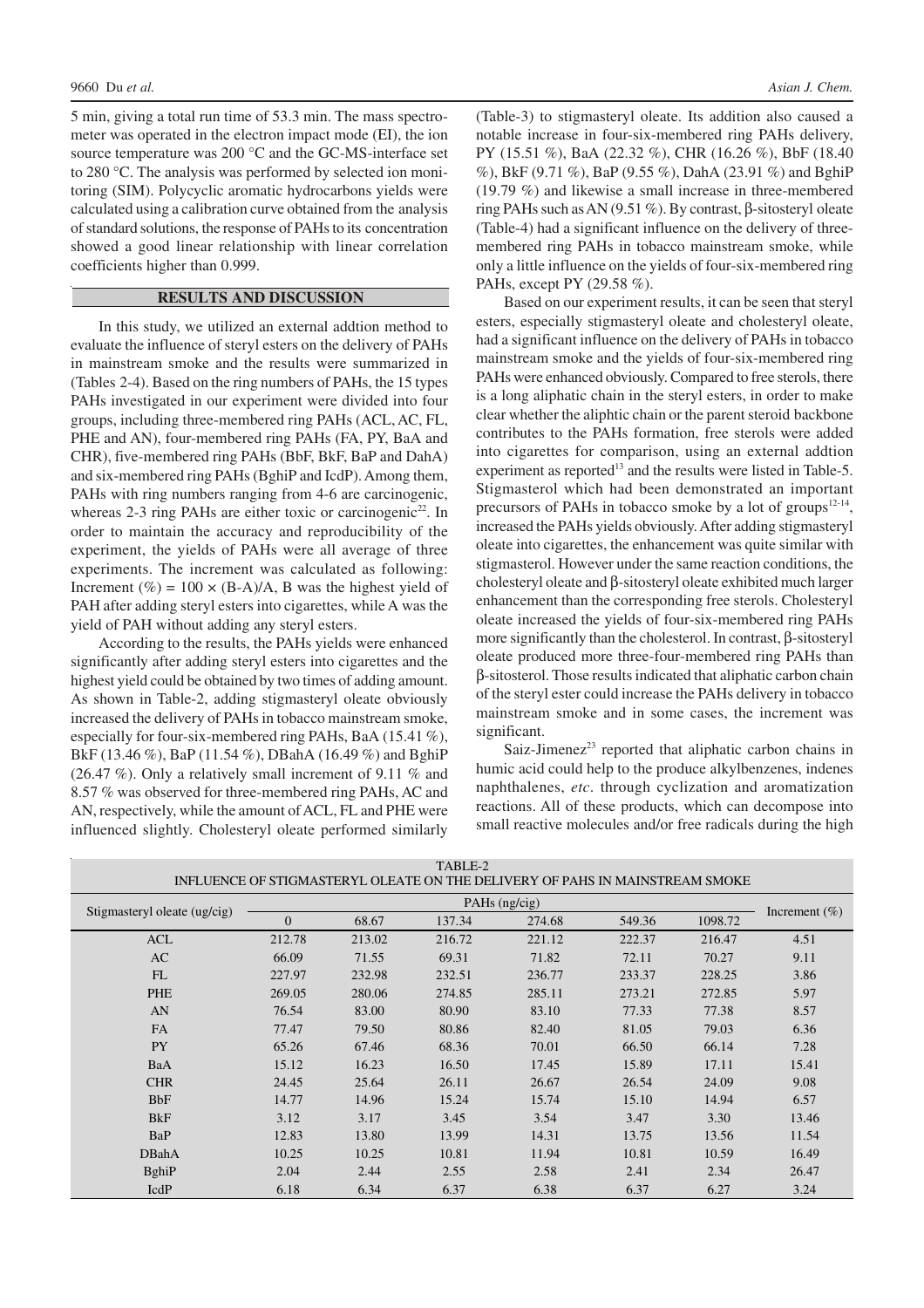Vol. 25, No. 17 (2013) Influence of Steryl Esters on the Delivery of Polycyclic Aromatic Hydrocarbons 9661

| TABLE-3<br>INFLUENCE OF CHOLESTERYL OLEATE ON THE DELIVERY OF PAHS IN MAINSTREAM SMOKE |                 |        |        |        |        |        |                   |
|----------------------------------------------------------------------------------------|-----------------|--------|--------|--------|--------|--------|-------------------|
|                                                                                        | PAHs $(ng/cig)$ |        |        |        |        |        |                   |
| Cholestery loleate (ug/cig)                                                            | $\overline{0}$  | 30.13  | 60.25  | 120.50 | 241.00 | 482.00 | Increment $(\% )$ |
| <b>ACL</b>                                                                             | 213.43          | 220.49 | 218.96 | 218.90 | 216.26 | 214.85 | 3.31              |
| AC                                                                                     | 70.14           | 70.50  | 71.81  | 73.85  | 72.15  | 70.04  | 5.29              |
| FL                                                                                     | 226.77          | 232.73 | 234.39 | 238.14 | 235.82 | 233.55 | 5.01              |
| PHE                                                                                    | 265.63          | 272.77 | 275.90 | 282.14 | 279.74 | 275.35 | 6.22              |
| AN                                                                                     | 75.60           | 78.26  | 79.31  | 82.79  | 79.19  | 75.90  | 9.51              |
| <b>FA</b>                                                                              | 78.67           | 80.74  | 82.00  | 84.05  | 82.20  | 82.10  | 6.84              |
| <b>PY</b>                                                                              | 64.81           | 67.99  | 69.67  | 74.86  | 71.24  | 70.36  | 15.51             |
| BaA                                                                                    | 15.23           | 15.96  | 16.54  | 18.63  | 17.17  | 16.00  | 22.32             |
| <b>CHR</b>                                                                             | 25.52           | 26.54  | 28.24  | 29.67  | 28.28  | 27.14  | 16.26             |
| <b>BbF</b>                                                                             | 14.29           | 15.24  | 15.54  | 16.92  | 16.21  | 15.32  | 18.40             |
| <b>B</b> <sub>kF</sub>                                                                 | 3.40            | 3.36   | 3.58   | 3.73   | 3.50   | 3.42   | 9.71              |
| BaP                                                                                    | 13.20           | 14.00  | 14.04  | 14.46  | 14.22  | 13.65  | 9.55              |
| <b>DBahA</b>                                                                           | 10.79           | 11.85  | 12.08  | 13.37  | 11.85  | 11.49  | 23.91             |
| <b>B</b> ghiP                                                                          | 1.92            | 2.27   | 2.12   | 2.30   | 2.23   | 2.27   | 19.79             |
| IcdP                                                                                   | 6.13            | 6.22   | 6.42   | 6.48   | 6.24   | 6.30   | 5.71              |

TABLE-4

### INFLUENCE OF β-SITOSTERYL OLEATE ON THE DELIVERY OF PAHs IN THE MAINSTREAM SMOKE

|                                     | PAHs $(ng/cig)$ |        |        |        |        |         |                   |
|-------------------------------------|-----------------|--------|--------|--------|--------|---------|-------------------|
| $\beta$ -sitosteryl oleate (ug/cig) | $\overline{0}$  | 99.34  | 198.71 | 397.42 | 794.84 | 1589.68 | Increment $(\% )$ |
| <b>ACL</b>                          | 212.67          | 221.42 | 220.85 | 232.02 | 217.61 | 222.75  | 9.10              |
| AC                                  | 68.41           | 75.88  | 79.49  | 85.36  | 69.50  | 70.59   | 24.78             |
| FL                                  | 229.38          | 242.36 | 252.55 | 263.82 | 246.78 | 230.54  | 15.01             |
| PHE                                 | 260.67          | 267.09 | 273.89 | 280.97 | 263.96 | 266.78  | 7.79              |
| AN                                  | 76.62           | 79.47  | 79.74  | 87.84  | 80.98  | 80.17   | 14.64             |
| <b>FA</b>                           | 72.63           | 74.95  | 75.24  | 77.31  | 74.43  | 74.40   | 6.44              |
| <b>PY</b>                           | 66.57           | 73.67  | 86.26  | 80.43  | 69.44  | 69.82   | 29.58             |
| BaA                                 | 15.43           | 16.08  | 16.25  | 16.69  | 16.17  | 16.24   | 8.17              |
| <b>CHR</b>                          | 23.18           | 24.04  | 24.61  | 25.45  | 24.85  | 25.06   | 9.79              |
| <b>BbF</b>                          | 13.13           | 13.47  | 13.14  | 13.29  | 13.24  | 13.41   | 2.59              |
| <b>B</b> <sub>kF</sub>              | 3.68            | 3.85   | 3.77   | 3.83   | 3.71   | 3.89    | 5.71              |
| BaP                                 | 12.80           | 12.83  | 13.36  | 13.76  | 13.41  | 13.51   | 7.50              |
| <b>DBahA</b>                        | 10.38           | 11.31  | 11.24  | 11.10  | 11.17  | 10.63   | 8.96              |
| <b>B</b> ghiP                       | 1.91            | 1.97   | 1.97   | 2.01   | 1.96   | 1.95    | 5.24              |
| IcdP                                | 6.23            | 6.25   | 6.26   | 6.28   | 6.29   | 6.32    | 1.44              |

TABLE-5

#### COMPARISON OF THE INFLUENCE BETWEEN FREE STEROLS AND STERYL ESTERS $^{\mathrm{a}}$

| Sterol                 | Increment $(\% )$ |          |         |                 |               |          |  |  |  |
|------------------------|-------------------|----------|---------|-----------------|---------------|----------|--|--|--|
|                        | A                 | A-oleate | B       | <b>B-oleate</b> | $\mathcal{C}$ | C-oleate |  |  |  |
| <b>ACL</b>             | 5.78              | 4.51     | 9.23    | 3.31            | 7.91          | 9.10     |  |  |  |
| AC                     | 8.02              | 9.11     | 21.64   | 5.29            | $-0.38$       | 24.78    |  |  |  |
| FL                     | 7.76              | 3.86     | 7.19    | 5.01            | 5.17          | 15.01    |  |  |  |
| PHE                    | 6.66              | 5.97     | 3.28    | 6.22            | 2.46          | 7.79     |  |  |  |
| AN                     | 10.22             | 8.57     | 2.48    | 9.51            | 8.92          | 14.64    |  |  |  |
| <b>FA</b>              | 3.42              | 6.36     | 0.55    | 6.84            | 1.44          | 6.44     |  |  |  |
| <b>PY</b>              | 8.18              | 7.28     | 4.8     | 15.51           | 5.06          | 29.58    |  |  |  |
| BaA                    | 11.69             | 15.41    | 5.08    | 22.30           | 3.26          | 8.17     |  |  |  |
| <b>CHR</b>             | 12.56             | 9.08     | 6.65    | 16.27           | 4.39          | 9.79     |  |  |  |
| <b>BbF</b>             | 4.04              | 6.57     | $-0.01$ | 18.40           | 4.27          | 2.59     |  |  |  |
| <b>B</b> <sub>kF</sub> | 11.69             | 13.46    | 8.77    | 9.71            | 5.97          | 5.71     |  |  |  |
| BaP                    | 15.22             | 11.54    | 0.95    | 9.55            | 2.96          | 9.38     |  |  |  |
| DBahA                  | 7.5               | 16.49    | 13.54   | 23.91           | 2.13          | 8.96     |  |  |  |
| <b>BghiP</b>           | 8.38              | 26.47    | 1.51    | 19.79           | 2.18          | 5.24     |  |  |  |
| IcdP                   | 8.15              | 3.24     | 5.28    | 5.71            | 12.5          | 1.44     |  |  |  |

<sup>a</sup>A: Stigmasterol, B: cholesterol, C: β-sitosterol

temperature smoking processes, followed by recombination reactions, can possible form larger PAHs during tobacco smoke<sup>7,24-26</sup>. Accordingly, it can be tentativly concluded that,

in our experiment, the aliphatic carbon chain in the cholesteryl oleate and β-sitosteryl oleate was also involed in the process of PAHs formation. This perhaps accounts for the increment